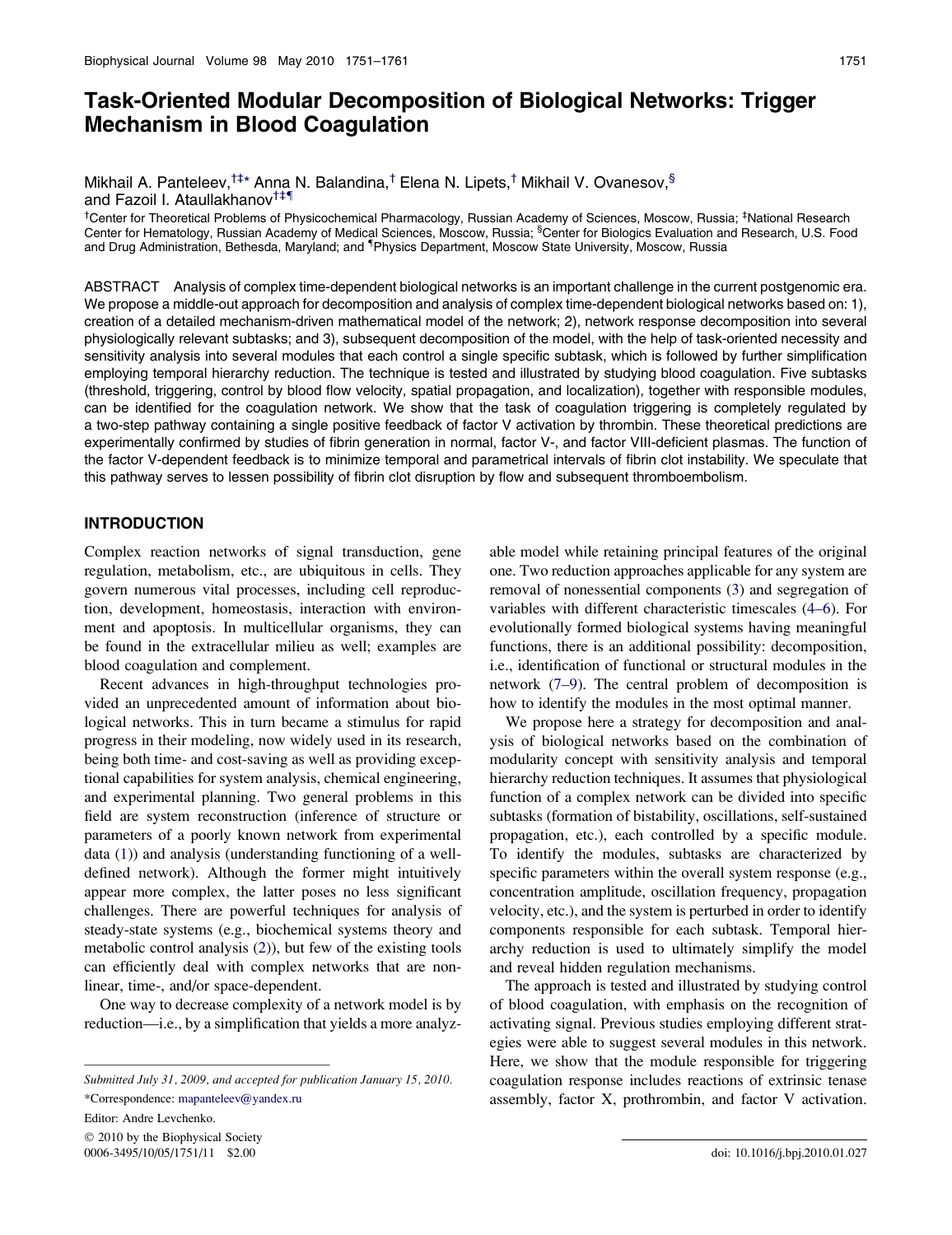<span id="page-1-0"></span>To test these conclusions, we also carry out experiments on fibrin generation in normal, factor V-, and factor VIIIdeficient plasmas. Their results confirm a critical role for factor V-dependent positive feedback in coagulation triggering. We suggest that the task of this module is to minimize temporal and parametrical intervals wherein the fibrin clot is not stable, thus reducing the possibility of thromboembolism. Combining results of this study with previous reports suggests that coagulation has at least five specific subtasks within the framework of its general goal, which is to form a spatially localized fibrin clot at the site of vascular damage.

## MATERIALS AND METHODS

#### Mathematical model

A model of coagulation developed earlier by our group [\(10](#page-9-0)) was used with modifications. An in-depth description is available as [Supporting Material.](#page-9-0) Briefly, this detailed mechanism-driven model was constructed using the bottom-up principle and extensively corroborated with experiments. The model contains 24 ordinary differential equations. Its variables are concentrations of coagulation factors and inhibitors; parameters are rate constants for reactions of coagulation factor activation and inhibition, binding to phospholipids, etc. All parameters were from experimental reports without adjustment except for choosing between values reported by different groups. It was numerically integrated using the ode45 solver implemented in MATLAB (Ver. R2008a; The MathWorks, Natick, MA).

## **Materials**

Rabbit brain TF from Renam (Moscow, Russia) was calibrated using an Actichrome TF chromogenic activity kit from American Diagnostica (Stamford, CT). Human plasma-derived affinity-purified factor VIII ([11\)](#page-9-0) was a generous gift of Prof. Eugene L. Saenko (University of Maryland School of Medicine, Baltimore, MD). Specific factor XIIa inhibitor (corn trypsin inhibitor, CTI) was prepared from corn seeds as described ([12](#page-9-0)).

#### Plasma preparation

Normal and factor VIII-deficient plasmas were prepared from whole blood collected from healthy volunteers and severe hemophilia A patients, respectively, under Center for Theoretical Problems of Physicochemical Pharmacology Ethical Committee approval. Blood was drawn into 3.8% sodium citrate (pH 5.5) at 9:1 blood/anticoagulant volume ratio, supplemented with CTI at 0.4 mg/mL final concentration to inhibit contact activation, and centrifuged at 1000  $g$  for 25 min. The supernatant was additionally centrifuged at 10,000 g for 5 min to obtain platelet-free plasma. Plasma was lactate-treated to stabilize pH at 7.2–7.4 ([13\)](#page-9-0). Frozen human pooled factor V congenitally deficient plasma was from George King Bio-Medical (Overland Park, KS). It was supplemented with CTI and incubated at 37°C for 4 h after thawing to allow inhibition of enzymes generated due to coldinduced activation ([14\)](#page-9-0); then it was processed as normal plasma.

## Fibrin generation experiments

The assay was carried out in 96-well plates as described [\(14](#page-9-0)) with minor modifications. Coagulation was started by addition of  $TF/CaCl<sub>2</sub>$  (final concentration 20 mM CaCl<sub>2</sub>, which corresponds to 2.5 mM free calcium). The plate was read for 300 min in a Thermomax microplate reader (Molecular Devices, Sunnyvale, CA), thermoregulated at 37°C, at the wavelength of 405 nm.

### Task-oriented decomposition

#### Basic assumption

The global task of a complex biological network can be differentiated into several subtasks, each controlled by a specific module (though modules can overlap and control more than one subtask); each subtask can be characterized by numerical parameters in the system output; system perturbation can be used to identify modules corresponding to each output parameter and, respectively, each subtask.

Step 1. Development of a detailed quantitative mathematical model of the network. A detailed mechanism-driven model of the studied network is a prerequisite.

Step 2. Identification of subtasks and outputs. A hypothesis about subtasks of the network should be formulated as a starting point. Another critical element is choice of output parameters for each subtask. Most sensitivity analysis approaches use scaled sensitivity coefficients for concentrations or fluxes in steady-state cases or more sophisticated indicators suitable for time-dependent systems ([15,16\)](#page-9-0) to evaluate some overall response. Importantly, we suggest an opposing strategy: that dynamics of a complex biological network is a combination of several simpler responses, and that the selected outcomes should be specific.

Step 3. Task-oriented decomposition and reduction. 1), For each subtask, the responsible module is identified using necessity and sensitivity analysis. 2), The model of each module is reduced using temporal hierarchy of processes.

Step 4. Analysis of the reduced model and experimental test of the predictions. Ideally, reduced models of the individual modules should contain few differential equations and be susceptible to analysis. With such simplification, the phenomena observed could be readily linked to specific reactions. It would then be possible to propose a more detailed decomposition of the networks if necessary, and to make predictions to be tested experimentally.

## Blood coagulation

Coagulation is a network of enzymatic reactions in blood plasma and on membranes of blood, vascular, and extravascular cells ([17\)](#page-9-0) that turn fluid plasma into a gel upon injury, thus sealing the defect and preventing blood loss. Maintaining a balance between fluid and solid states makes this network vital: insufficient clotting can result in disabling or life-threatening hemorrhages, whereas excessive clotting in the form of thrombosis, disseminated intravascular coagulation, or other vascular disorders is even more dangerous, making up for the lion's share in human mortality and morbidity.

The cascade enzymes are serine proteases activating each other via proteolysis. Their lifetimes are limited due to protease inhibitors. Primary activator is a transmembrane protein tissue factor (TF) which is localized to extravascular tissues and comes in contact with blood upon injury. The complex of TF and factor VIIa activates factor X into Xa that activates prothrombin into thrombin; thrombin converts fibrinogen into fibrin; fibrin polymerizes to jellificate blood. In addition, thrombin activates factors VIII, V, XI, and VII in positive feedback loops, and protein C in a negative feedback; factor VII is also activated by factor Xa.

A striking observation is that only two reactions in the network have obvious functions: binding of factor VIIa to TF recognizes the damaged site, and fibrin polymerization converts plasma into gel. At a first glance, there is no reason why coagulation cannot consist just of the VIIa-TF complex activating fibrinogen: such a system would seemingly have all necessary parts, i.e., the sensor and the effector. However, it is currently understood that the task of coagulation is more complex. Several groups attempted to identify its specific subtasks and link them to individual reactions:

- 1. to clot or not to clot: to recognize the site of damage and respond depending on TF concentration [\(18,19\)](#page-9-0), size, and shape of the damaged region [\(20,21](#page-9-0));
- 2. to propagate in space, i.e., to form a solid three-dimensional clot closing the wound instead of a thin fibrin film [\(10,22–24\)](#page-9-0);
- 3. to localize growing thrombus ([10\)](#page-9-0); and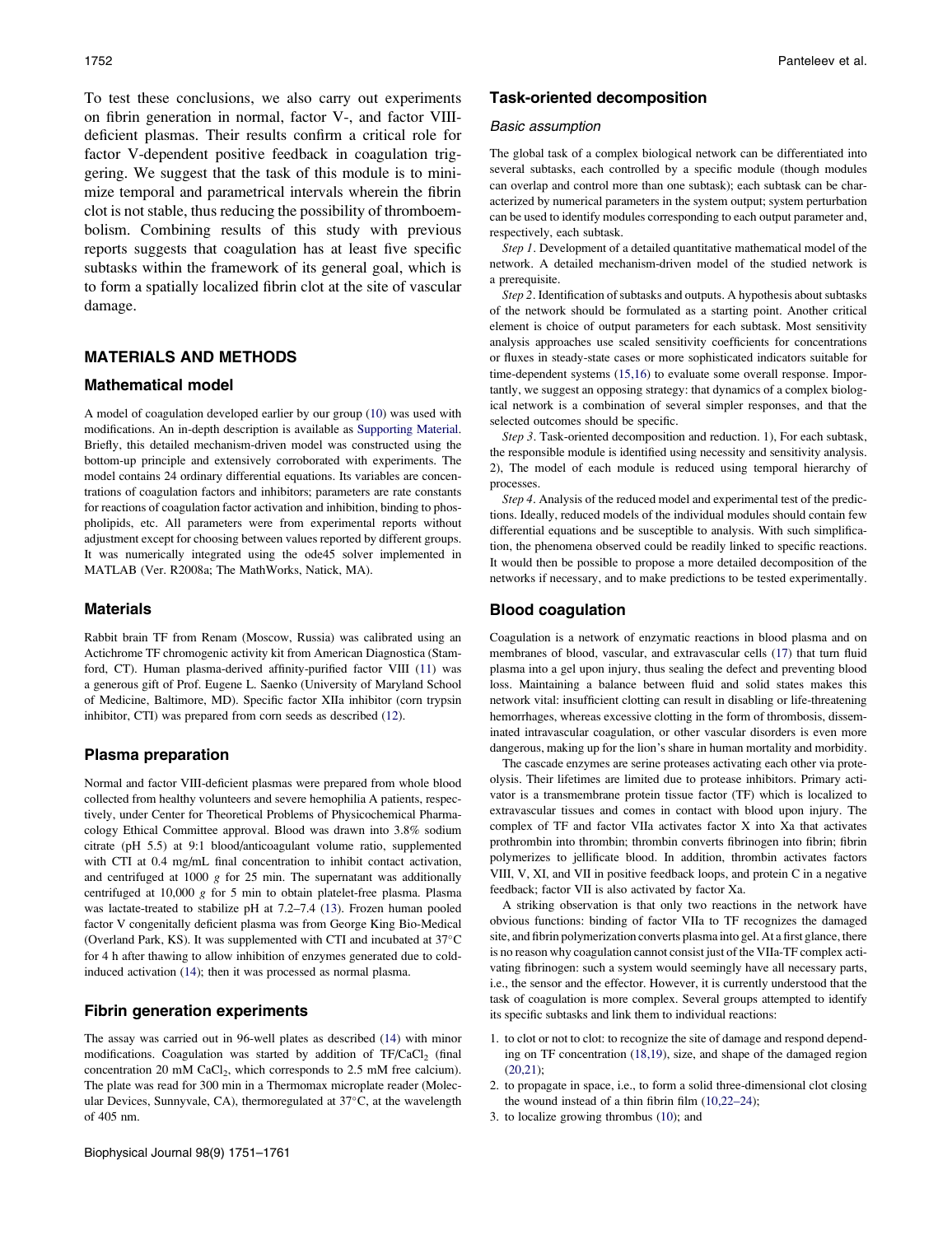4. to prevent spreading of active factors downstream that would threaten secondary thrombi [\(25](#page-9-0)).

## RESULTS

### Step 1: Mathematical model

A detailed mechanism-driven model of coagulation constructed using the bottom-up principle was used (see [Mate](#page-1-0)[rials and Methods](#page-1-0)).

### Step 2: Identification of subtasks and outputs

The focus of this study was on the control of activation recognition in coagulation. Therefore, we considered a homogeneous system, without spatial heterogeneity and diffusion. This is justified by the following considerations:

- 1. Homogeneous activation of clotting can occur in vivo when caused by circulating TF ([26\)](#page-9-0); it is also a good approximation of coagulation in a complete reaction-diffusion-convection system if applied to a thin, well-mixed layer of plasma adjacent to the activating TF-expressing cells ([27\)](#page-9-0).
- 2. Most clotting assays in vitro such as thrombin generation [\(28](#page-9-0)) are homogeneous, and our conclusions would be valid for them as well.
- 3. Use of homogeneous approximation will allow us to build useful and illustrative analytical solutions and phase diagrams.

Coagulation was initiated in uniformly mixed samples of plasma by addition of TF. Fibrin concentration (in the model) or fibrin clot optical density (in the experiments) was monitored (Fig. 1). For screening of network components, clot time defined as time required to achieve 50% conversion of fibrinogen into fibrin ([14\)](#page-9-0) was used. Note that it is different from time of fibrin jellification, which proceeds almost instantaneously in an explosive manner after fibrin concentration exceeds some threshold level that is  $\langle 5\%$  of plasma fibrinogen ([29,30](#page-9-0)).

There are experimental indications that the coagulation network has an activation threshold ([31–33](#page-9-0)), i.e., the ability to ignore small nonzero activation but respond fully once it exceeds some value. However, its nature and responsible mechanisms are unclear. One definition of threshold in clotting is sharp transition of thrombin generation from linear to explosive [\(31](#page-9-0)); another is existence of bifurcation [\(18](#page-9-0)) or bistability ([34\)](#page-9-0) in thrombin formation response; the third one is lack of clotting at low activation [\(21,32\)](#page-9-0). Although such properties could be related, it is not necessarily so. As noted above, there is a threshold fibrin concentration required for gel formation, and fibrin jellification can occur before, or without, reaching explosive kinetics. This means that even if thrombin amplitude were a linear function of activation, the whole system might still have a clotting threshold. To distinguish between possible definitions, we shall henceforth introduce





FIGURE 1 Kinetics of blood clotting in a homogeneous system. (A) Fibrin generation in plasma activated with 5 pM TF, computer simulations. using the model defined by [Eqs. S1–](#page-9-0)S35 in the [Supporting Material](#page-9-0). Parameters in the panel: clot time (i.e., the time required to achieve 50% fibrinogen cleavage); approximate fibrin jellification threshold; and total fibrin concentration at the end of experiment. (B) Optical density increase in plasma upon addition of 5 pM TF, three independent experiments each performed with pools from three normal plasmas.

the following distinction: nonlinear, explosive response will be called ''activation triggering'', whereas the term ''fibrin jellification threshold'' will be reserved for the ability to not clot plasma at low activation.

## Step 3: Task-oriented module identification and reduction

#### Essential components

8

Components essential for fibrin formation were identified by task-oriented necessity and sensitivity analysis (see [Sup](#page-9-0)[porting Material\)](#page-9-0). Briefly, protein concentrations and rate constants were either set to zero to determine relative changes of clot time  $\Delta t_{\text{clot}}$  or perturbed to obtain control coefficients  $C_{\text{tclot}}$  [\(Table S2\)](#page-9-0). There were noncontrolling necessary components such as fibrinogen and factor X (small  $|C_{\text{telot}}|$ , infinite  $\Delta t_{\text{clot}}$ , as well as controlling unnecessary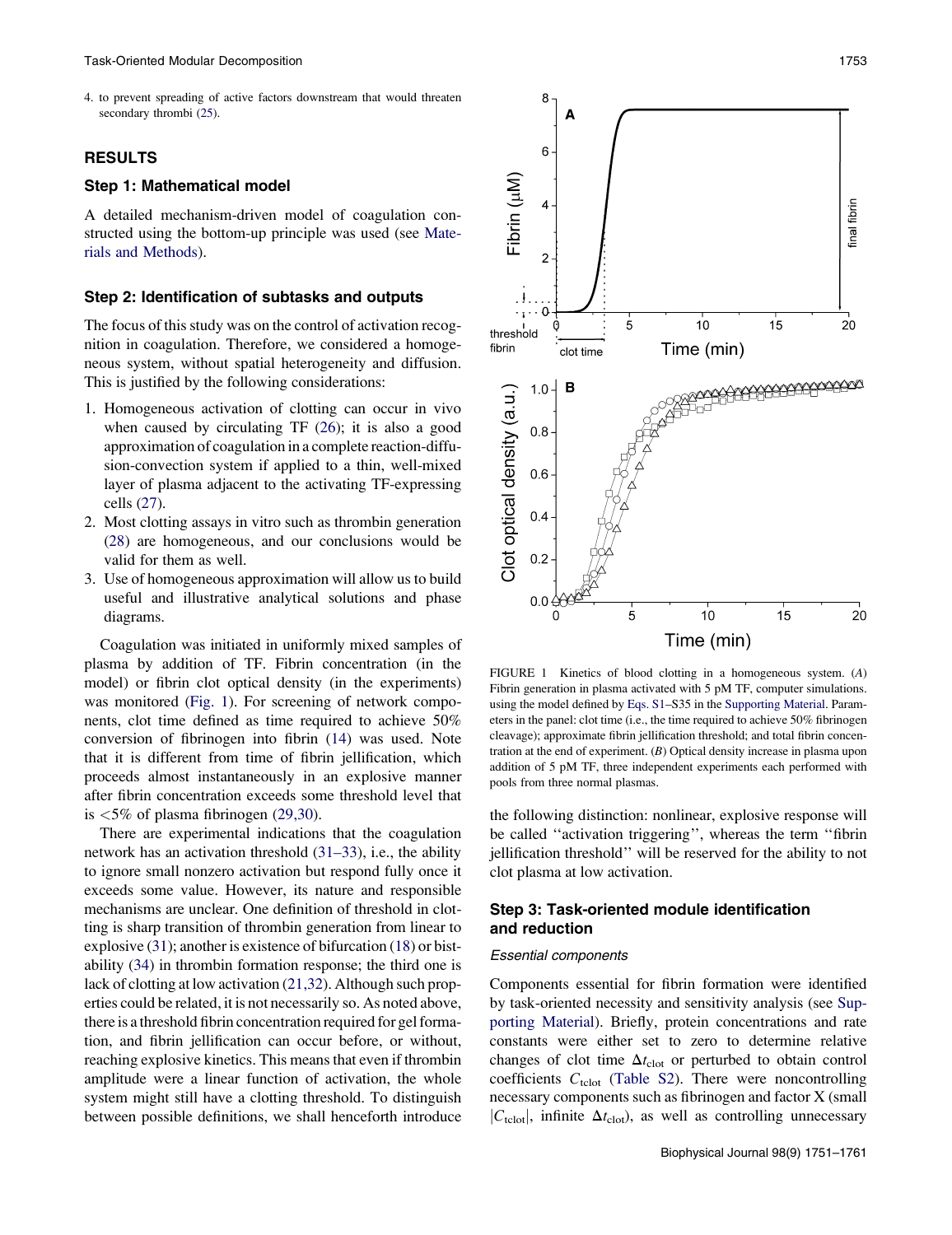ones such as factor VII (large  $|C_{\text{tolot}}|$ , finite  $\Delta t_{\text{clot}}$ ). Importance could depend on conditions: for example,  $C_{\text{telot}}$  for AT-III was 0.25 at 5 pM of TF but infinite as TF concentration approached zero ([Fig. S1\)](#page-9-0). Factor V activation was the only positive feedback that affected  $t_{\text{clot}}$ . This was due not to the network architecture, but to different reaction rates: if other feedbacks were more rapid, their contribution could have become significant [\(Fig. S2\)](#page-9-0). Many components were neither necessary nor controlling with regard to  $t_{\text{clot}}$  and could be eliminated, among them the negative feedback of the protein C pathway.

Ultimately, this step allowed us to reduce the model down to 15 differential equations (see [Supporting Material](#page-9-0)) without significant changes in system kinetics at low TF (Fig. 2). Extrinsic tenase VIIa–TF, factor Xa, and thrombin concentrations rapidly reached quasi-steady-state values (Fig. 2, insets) and then changed slowly.

#### Tikhonov's theorem

Tikhonov's theorem ([4,5](#page-9-0)) was used to carry out temporal reduction (see [Supporting Material](#page-9-0)). This identified three crucial slow variables: the pool of TF-containing complexes  $(x_{3p})$ , thrombin  $(x_2)$ , and factor Va  $(x_5)$ . The reduced model for the coagulation initiation module was

$$
\begin{cases}\n\frac{dx_{3p}}{dt} = -b_2 \times x_{3p} \\
\frac{dx_2}{dt} = b_3 \times x_{3p} \times (a_3 + a_4 \times x_5) - a_5 \times x_2 \\
\frac{dx_5}{dt} = a_6 \times x_2 \\
x_1 = a_7/a_6 \times x_5\n\end{cases}
$$
\n(1)

where  $a_i$  and  $b_i$  are constant parameters defined in [Support](#page-9-0)[ing Material.](#page-9-0) It is important to point out that absence of variables for the concentrations of factors VIIa, VII, Xa, X, V, AT-III, etc., in this set does not mean that these factors are absent from this model; they just do not have their individual differential equations. The principle of temporal hierarchy reduction employed during the stage B is that, during the timescale of interest, these concentrations are either constant (and are included in the parameters) or quasi-steady (and can be calculated for any given timepoint on the basis of other concentrations). This is fundamentally different from the cases of protein C or factor VIII that do not affect clot time at all and were removed during the stage A of the reduction.

At low TF, concentrations could be obtained as explicit functions of time:

$$
\begin{cases}\nx_{7-3} = x_3|_{t=0} \times b_1 \times e^{-b_2 \times t} \\
x_{10} = x_3|_{t=0} \times b_3 \times e^{-b_2 \times t} \\
x_2 = x_3|_{t=0} \times b_4 \times e^{b_5 \times x_3|_{t=0} \times (1 - e^{-b_2 \times t})} \times e^{-b_2 \times t} \\
x_1 = y_1|_{t=0} \times \left(1 - e^{-\frac{b_6}{y_1|_{t=0}} \times \left(e^{b_5 \times x_3|_{t=0} \times (1 - e^{-b_2 \times t})} - 1\right)}\right)\n\end{cases} \tag{2}
$$

Fig. 2 confirms that time courses of the variables are accurately described by the expressions in Eq. 2, except for the rapid processes of quasi-steady-state achievement.

## Step 4: System analysis and experimental confirmation

#### Steady states and dynamics

 $\overline{6}$ 

These are convenient to investigate in the phase space, where coordinates are model variables, dynamics is represented as trajectories, and steady states as attractors for them. Both



FIGURE 2 Model reduction. Kinetics of coagulation in plasma activated with TF at 0.01 pM: (A) the VIIa-TF complex; (B) factor Xa; (C) thrombin; (D) fibrin. Model reduction steps: 1), No reduction, computer simulations with the original model; 2), Step A, nonessential components are removed; and 3), Step B, temporal decomposition.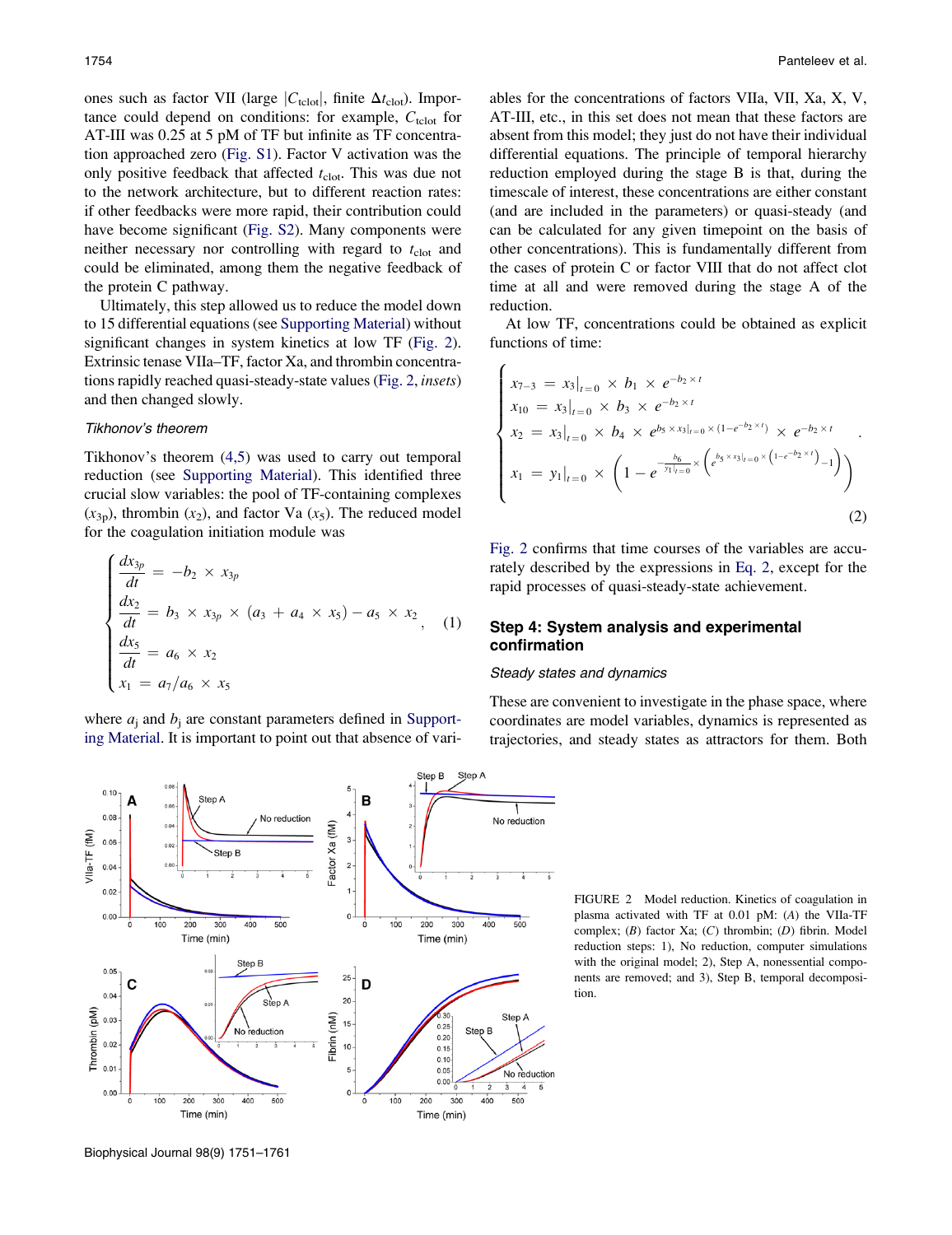7

<span id="page-4-0"></span>original [\(Eqs. S1](#page-9-0)–S35 in the [Supporting Material\)](#page-9-0) and reduced (expressions in Eq. 1) models have a single stable steady state wherein concentrations of active enzymes are zero [\(Supporting Material\)](#page-9-0). Projection of the original model phase space on the  $x_{3p}$ - $x_2$  plane is shown in Fig. 3, A and B. Addition of activator  $x_{3p}$  causes a pulse of thrombin concentration  $x_2$  followed by return to the point of origin. Response amplitude is a strongly nonlinear function of  $x_{3p}$  (Fig. 3 B): with initial  $x_{3p}$  increase from 0.03 to 0.04 pM, maximal  $x_2$ is increased by more than three orders of magnitude. This phase portrait can be deciphered and illustrated using a modified version of the reduced model, wherein all positive feedbacks are retained and factor Va inhibition is added for ''robusterization'' (see [Supporting Material\)](#page-9-0):

$$
\begin{cases}\n\frac{dx_{3p}}{dt} = -b_2 \times x_{3p} \\
\frac{dx_2}{dt} = (x_{3p} + (\alpha_3 + \alpha_4 \times x_2) \times (x_{3p} + \alpha_5 \times x_2)) \\
\times (\alpha_1 + \alpha_2 \times x_2) - h \times x_2\n\end{cases}
$$
\n(3)

Its portrait (Fig. 3 C) qualitatively retains principal features of the complete system. There is a stable node at the point of origin, and a strongly curved  $dx_2/dt = \text{null-cline}$ . A difference is a saddle at  $x_2 \neq 0$  that was hard to observe in the complete system (Fig. 3,  $A$  and  $B$ ) because of the limited supply of pro-cofactors. But for this, thrombin generation would become self-sustained and unstoppable if the threshold is exceeded. Curiously, this threshold is in no way related to fibrin formation: the saddle point and threshold are formed by the positive feedback of XI activation by thrombin (compare Fig.  $3 C$  with [Fig. S3](#page-9-0)) that does not affect clot time ([Table S2\)](#page-9-0).

Explosive clotting kinetics is determined by positive feedback of factor V activation. Kinetics of fibrin formation in normal plasma was simulated using the original model ([Fig. 4](#page-5-0) A). Fibrin production over time was nonlinear, with almost zero initial slope followed by exponential rise, as retained in the reduced model [\(Fig. 4](#page-5-0) B):

Fibrin: 
$$
x_1 = y_1|_{t=0}
$$
  
\n
$$
\times \left(1 - e^{-\frac{b_6}{y_1|_{t=0}} \times \left(e^{b_5 \times x_3|_{t=0} \times (1 - e^{-b_2 \times t})} - 1\right)}\right) \approx b_6
$$
\n
$$
\times \left(e^{b_5 \times b_2 \times x_3|_{t=0} \times t} - 1\right), \text{ if } t < < \frac{1}{b_2} = 110 \text{ min.}
$$
\n(4)

The complete and the reduced models predict exactly identical results for initial stages of clotting or for low TF concentrations.

To test this prediction, experimental studies in citrateanticoagulated plasma, where coagulation was initiated by addition of TF and calcium, were performed. In agreement



FIGURE 3 Dynamics of the system. (A and B) Projections of phase space of the complete model (see [Eqs. S1–](#page-9-0)S35 in the [Supporting Material](#page-9-0)) on the  $x_{3p}-x_2$  plane in linear (A) or semilogarithmic (B) scale. Null-cline projections  $dx_2/dt = 0$  and  $dx_{3p}/dt = 0$  are thick solid and shaded lines, respectively. Arrows show directions of phase trajectories. Phase trajectories are thin solid lines; thin dotted line in panel  $B$  shows trajectories at high TF concentrations, when limitation on the amount of inactive precursors becomes important. (C) Phase portrait for the reduced robusterized model (see expressions in Eq. 3).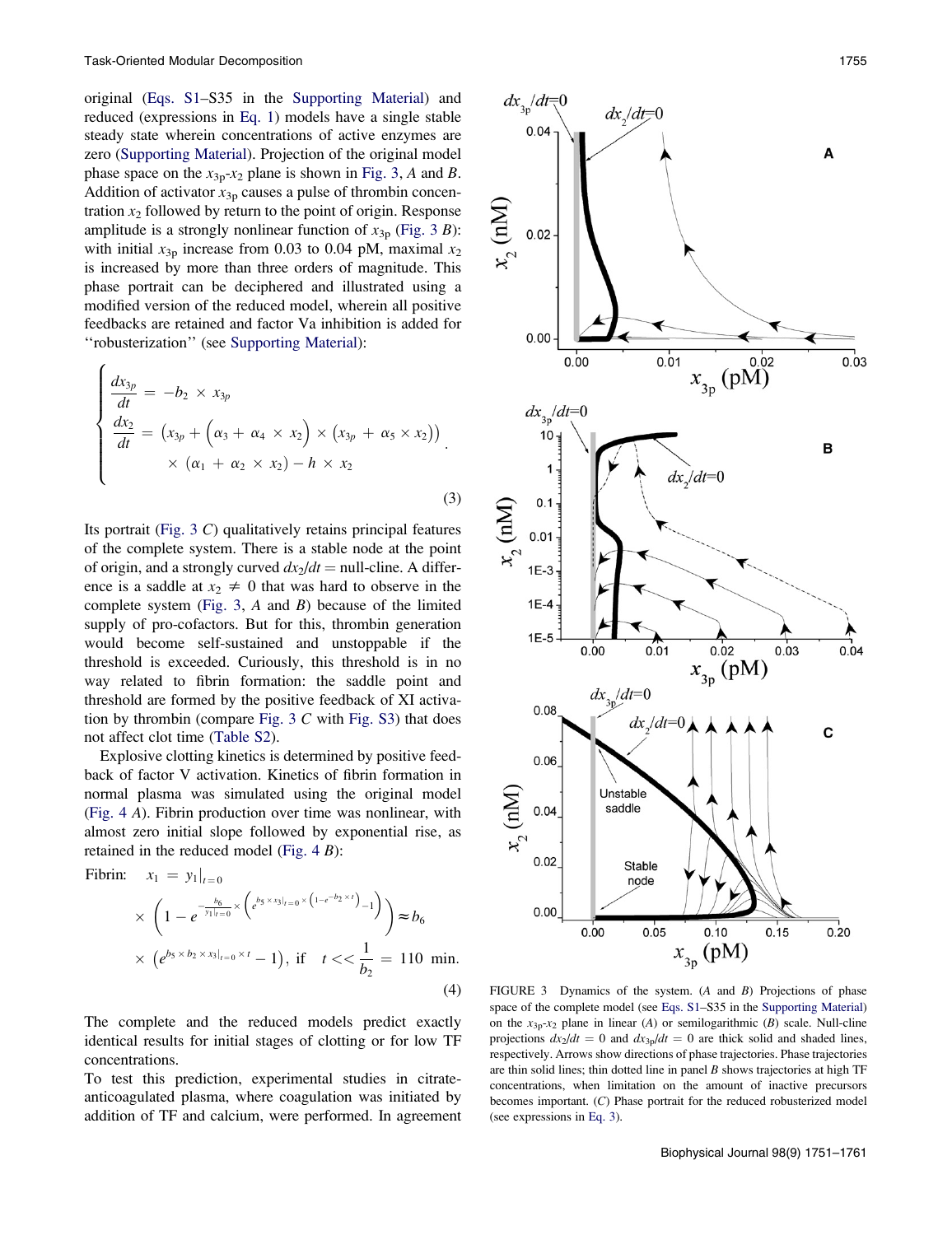<span id="page-5-0"></span>

with predictions and current concepts  $(35)$  $(35)$ , the fibrin generation had a nonlinear profile with a lag time followed by a rapidly escalating increase (Fig. 4 C). Consideration of the reduced system having a single factor V-dependent feedback suggests that this nonlinearity is due to factor V activation by thrombin. Additional analysis [\(Supporting Material](#page-9-0)) confirms that, without this feedback, thrombin would follow a decaying exponent, and fibrin would be linear during the initial periods:

$$
\text{IIa: } x_2 = \frac{a_3 \times b_3}{a_5} \times x_3|_{t=0} \times e^{-b_2 \times t}.\tag{5}
$$

Fibrin:  $x_1 = y_1|_{t=0}$ 

$$
\times \left(1 - e^{-\frac{1}{y_1|_{t=0}} \times \frac{a_7 \times a_3 \times b_3 \times x_3|_{t=0}}{a_5 \times b_2} \times (1 - e^{-b_2 \times t})}\right)
$$
  
\n
$$
\approx \frac{a_7 \times a_3 \times b_3 \times x_3|_{t=0}}{a_5} \times t,
$$
  
\nif  $t < \frac{1}{b_2} = 110$  min. (6)

Accordingly, computer simulations using the original (Fig. 4  $D$ ) and the reduced (Fig. 4  $E$ ) mathematical models predicted a linear dependence for fibrin formation.

To test this, experimental studies were performed in factor V-deficient plasma (Fig.  $4 F$ ). In good agreement with the prediction, kinetics of fibrin generation without factor V was linear, and not sigmoidal as in normal plasma (Fig. 4 C), thus confirming the role of the factor V-dependent positive feedback in the explosive coagulation response.

To estimate the sigmoidal nature of the curves in Fig. 4 more quantitatively, the data were fitted using the Hill function. The theoretical Hill parameters (means  $\pm$  SEs) for normal and factor V-deficient plasma were  $4.2 \pm 0.6$  ( $n = 7$ ) and 1.3  $\pm$  0.1 (*n* = 7), respectively; the corresponding values for experimental curves were  $3.7 \pm 0.2$  (n = 18) and 1.4  $\pm$  0.2 (*n* = 5). This confirms the effect of factor V on the explosive response of coagulation.

FIGURE 4 The effect of factor V on the time course of clotting. Theoretical  $(A, B, D, and E)$  and typical experimental  $(C \text{ and } F)$  kinetics of clotting in normal (A–C) and factor V-deficient  $(D-F)$  plasma. (A and D) Computer simulations using the original model;  $(B \text{ and } E)$  reduced model (Eqs. 2);  $(C \text{ and } F)$  experiments. TF concentrations are: (A and B) 0.64, 0.32, 0.16, 0.08, 0.04, 0.02, 0.01, and 0 pM, top to bottom;  $(D \text{ and } E)$  64, 32, 16, 8, 4, 2, 1, and 0 pM, top to bottom; and  $(C \text{ and } F)$  shown in the figure.

Final fibrin as a function of activation: triggering

At large times and small TF concentrations, the final fibrin concentration achieved is an exponentially growing function of initial TF both in the complete [\(Fig. 5](#page-6-0) A) and in the reduced model:

Fibrin: 
$$
x_1 \approx b_6 \times (e^{b_5 \times x_3|_{t=0} \times (1 - e^{-b_2 \times t})} - 1) \approx b_6
$$
  
  $\times (e^{b_5 \times x_3|_{t=0}} - 1), \text{ if } t >> \frac{1}{b_2} = 110 \text{ min.}$  (7)

Considering that fibrin concentration is limited by initial fibrinogen, that there is a threshold fibrin concentration required for jellification, and that clot strength is increased with a fibrin concentration increase, this exponent becomes a triggerlike step function ([Fig. 5](#page-6-0) A). There is no clotting at  $TF < 0.03$  pM (fibrin is below jellification threshold), and clotting is maximal at  $TF > 0.04$  pM. The reduced model shows that this trigger behavior is also defined by factor V. Without it, the dependence would be linear, with plateau if we account for fibrinogen consumption (Fig.  $5 B$ ).

Experimental data qualitatively confirm the predictions for normal plasma [\(Fig. 5](#page-6-0) C). There is no clotting for  $>5$  h at TF < 0.005 pM, and clot density rapidly increases over a narrow range of TF concentration until it is maximal. Interestingly, final clot density as a function of activation infactor V-deficient plasma (Fig.  $5 D$ ) is not linear as predicted in [Fig. 5](#page-6-0) B, but sigmoid like normal plasma (although clotting occurs at dramatically higher TF concentration confirming a controlling role of factor V). A likely reason is that congenitally factor V-deficient plasma does not completely lack factor V activity; an estimated 1% of residual activity is sufficient to turn the curve into a sigmoid ([Fig. 5](#page-6-0) B, inset). Another possible explanation can be some minor contribution from another positive feedback loop.

### Triggering versus threshold

When  $t_{\text{clot}}$  in simulations ([Fig. S5](#page-9-0) A) or experiments [\(Fig. S5](#page-9-0) B) is plotted versus TF concentration, there is no qualitative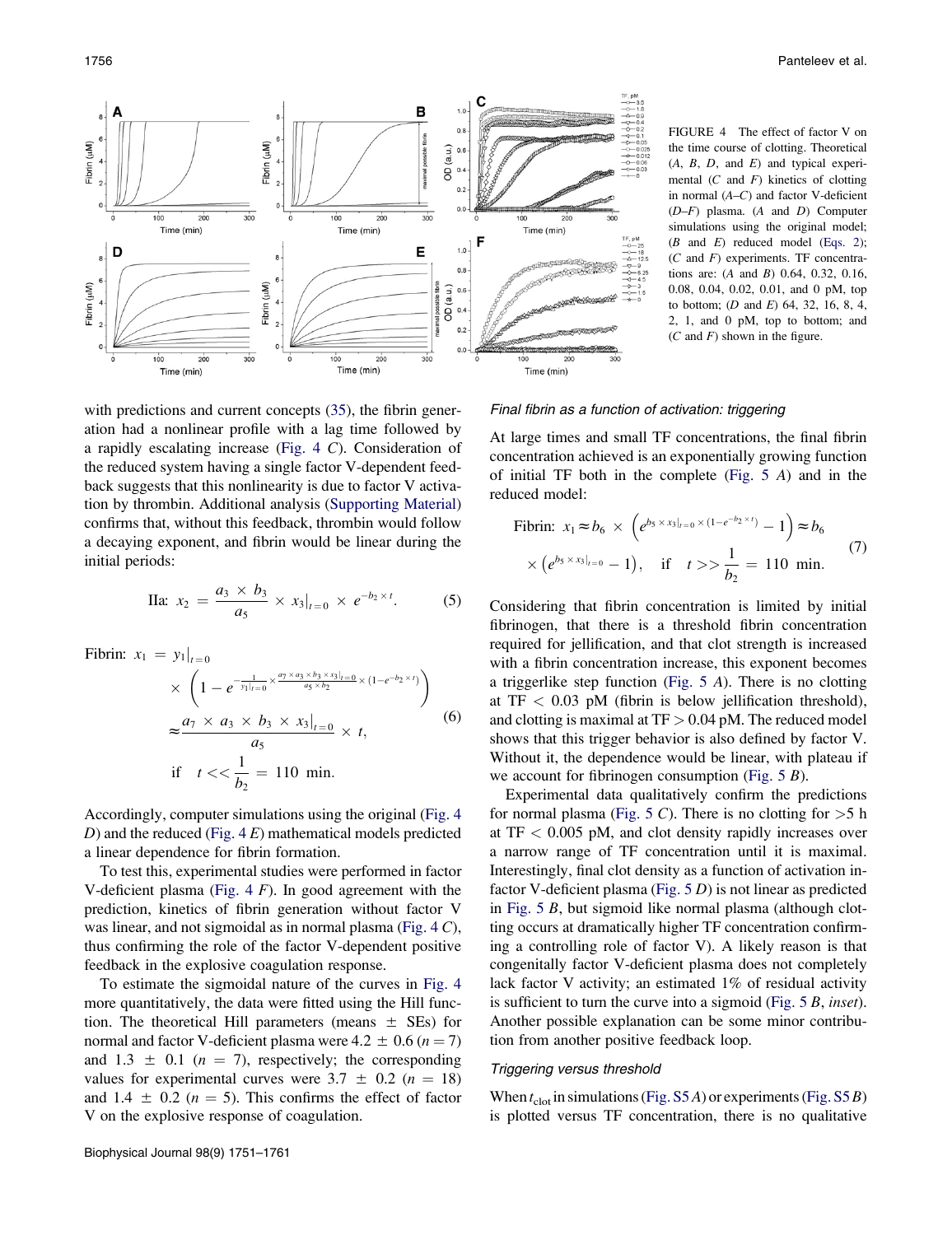<span id="page-6-0"></span>

FIGURE 5 The effect of factor V on the stimulusresponse relationship. Theoretical (A and B) and experimental  $(C \text{ and } D)$  dependences of final fibrin clot density (after 5 h) on TF concentration in either normal  $(A \text{ and } C)$ or factor V-deficient  $(B \text{ and } D)$  plasmas.  $(A \text{ and } B, \text{ solid})$ curves) Computer simulations with the original model. (Dotted curves) Calculations with reduced models. (B, inset) Compares the curves for complete factor V deficiency (0% of protein activity) and 1% deficiency. (C) Results presented are means  $\pm$  SE of  $n = 2$  separate experiments each performed in quadruplicate using pools from three normal plasmas. (D) Results are means  $\pm$  SE for  $n = 3$  experiments.

difference between normal plasma and factor V deficiency. If threshold is defined as nonclotting at a nonzero TF concentration, then it exists independently of feedbacks ([Fig. S5](#page-9-0)). This illustrates the difference between definitions of threshold discussed above. These experiments show that coagulation has two distinct threshold-related properties: the activation triggering that ensures rapid, complete, and irreversible transition of plasma from fluid to the stable gel state; and the jellification point threshold that causes nonclotting at low TF.

#### Clotting in factor VIII-deficient plasma

To test the prediction that factor VIII-dependent feedback regulates neither triggering nor threshold, clot formation experiments were performed in factor VIII-deficient plasma ([Fig. S6](#page-9-0)). The effect of factor VIII was small and observable only at times larger than clot time (panels  $A$  and  $B$ ), and in a narrow range of TF concentrations (panels C–F).

#### **DISCUSSION**

Here we proposed and tested an approach for modular decomposition and analysis of biological networks. The principal results are:

- 1. The approach was proposed and tested with blood coagulation.
- 2. The controlling role of factor V activation by thrombin in coagulation triggering was identified and confirmed experimentally.
- 3. The data, together with previous reports, allow segregation of coagulation into a number of modules each responsible for a specific subtask.

That factor V-dependent feedback is the principal part of the module responsible for triggering, is in line with previous theoretical studies predicting that positive feedbacks play crucial roles in creating an explosive response ([18,19](#page-9-0)) and with their established role in formation of triggers ([36\)](#page-10-0). Our study adds:

- 1. Elucidation of the specific form of triggering in coagulation, i.e., exponential nonlinearity instead of bistability.
- 2. Identification of the specific responsible feedback.
- 3. Experimental confirmation.

An essential difference between previous studies and ours is that factor V-dependent feedback in our case generates a sigmoid response, but not bistability. The principal reason is that early models assumed that activating signal does not decay, but factor Va is instead rapidly inhibited ([18\)](#page-9-0). In contrast, we take into account experimental evidence that extrinsic tenase is inhibited by TFPI, and factor Va accumulates; because of this and of pro-cofactor consumption, there is no true steady state in our model but zero. If one neglects consumption, it is possible to find bistability in our model of coagulation as well ([Fig. 3](#page-4-0) C). However, it results from another feedback, factor XI activation by thrombin. The bistability has no role in fibrin formation because factors VIII, IX, and XI become effective only at times larger than  $t_{\text{clot}}$  ([Fig. S2](#page-9-0) B and [Fig. S6\)](#page-9-0). We speculate that the importance of this dynamical feature can be seen only if coagulation is considered as a two- or threedimensional reaction-diffusion process, where bistability becomes essential for spatial propagation ([10,22\)](#page-9-0). One might even hypothesize that an advantage of nonlinearity versus bistability in the triggering of this network is that bistability is usually linked to the spatial self-sustained expansion of the excited state in an active medium. From a physiological point of view, it might be desirable to uncouple triggering and spatial propagation for safety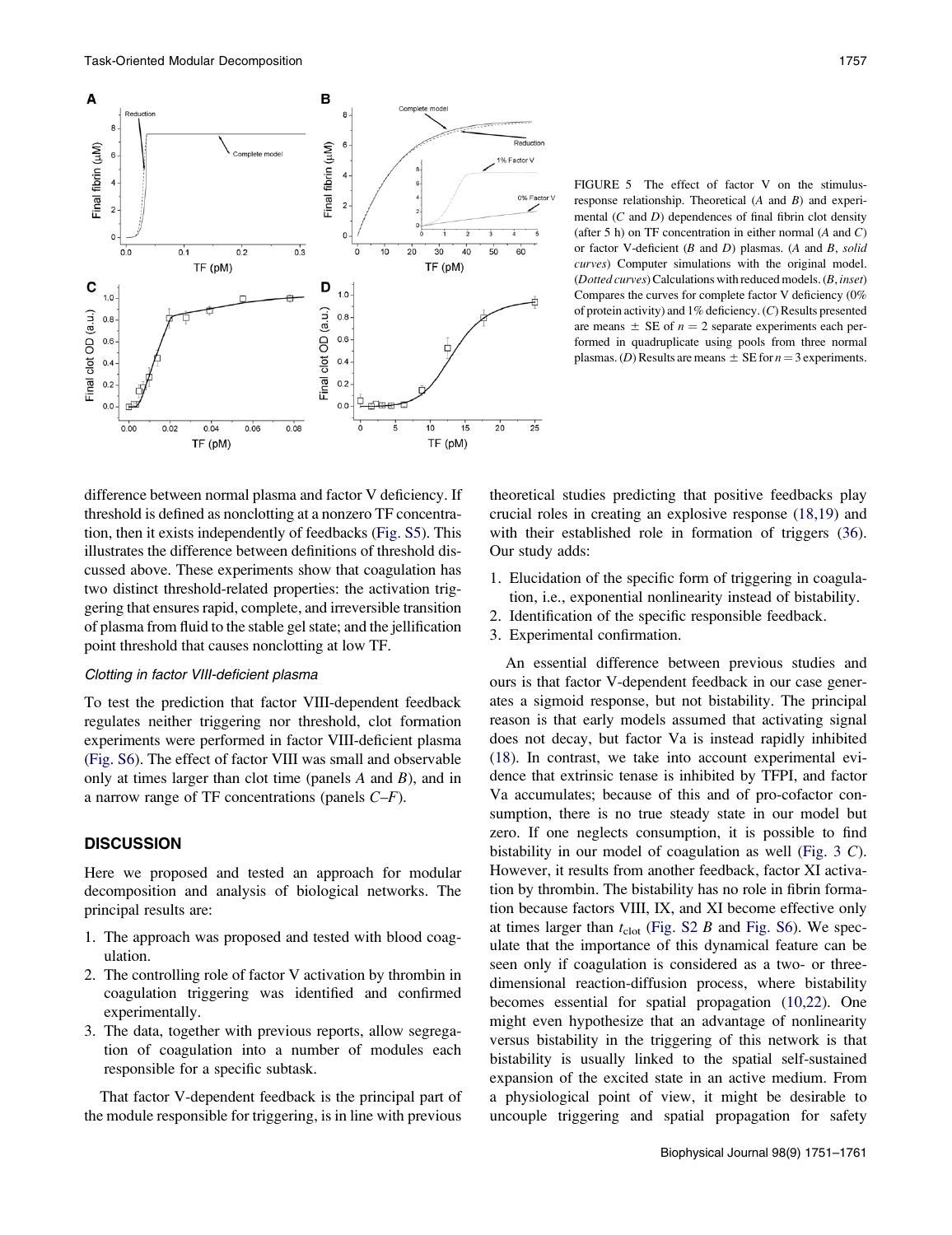Our experiments on clotting in normal, factor V-, and factor VIII-deficient plasmas confirmed the following model predictions:

Prediction 1. Existence of an explosive response in normal plasma.

Prediction 2. Disappearance of this explosive response in factor V-deficient plasma.

Prediction 3. Existence of nonclotting at low TF concentrations.

Prediction 4. Sigmoid dose-response to TF addition in normal plasma.

Prediction 5. Effects 1, 3, and 4 are retained in factor VIIIdeficient plasmas.

These prediction were not intuitively obvious or expected with the exception of Prediction 1 [\(35](#page-9-0)). The only prediction that was not confirmed experimentally was dose-response in factor V-deficient plasma. It turned out to be sigmoid, and not linear as predicted; this can be explained by trace amounts of factor V in this plasma.

An assumption and limitation of this study is that it considers homogeneous systems only. Although its results are likely to be applicable to initial stages of blood coagulation in the spatially heterogeneous systems as discussed above, additional regulation by diffusion and flow may occur. For example, our previous data indicated that clotting initiation in a reaction-diffusion system can be regulated by factor Xa diffusion ([10\)](#page-9-0). Furthermore, there are theoretical and experimental reports on coagulation triggering regulation by the size of the activating region ([20,21](#page-9-0)), and by flow velocity ([20,25,33\)](#page-9-0). Additional studies are required to elucidate the molecular mechanisms that control these spatial phenomena.

In our experiments, there was no normal plasma jellification for  $>5$  h at TF concentrations  $<$  -0.005 pM. This agrees with a recent report that clot formation in blood or plasma activated with immobilized TF depends on TF surface density in a thresholdlike manner [\(32](#page-9-0)). Most curiously, we observed that this fibrin jellification threshold was retained in the absence of factor V; only explosive, nonlinear response was lost in factor V-deficient plasmas. Our decomposition of coagulation suggests that these two features, i.e., activation triggering, with its strongly nonlinear dependence of fibrin formation on TF concentration, and fibrin jellification threshold, which is nonclotting at low TF, are distinct properties regulated by different modules.

These conclusions are illustrated by Fig. 6, where temporal and terminal responses of several hypothetical enzyme cascades are shown. If the coagulation cascade consisted of a single reaction, both dependences on time and on the activator concentration would be linear near the point of origin (Fig. 6 A). Addition of a second step into the cascade would only add second-order temporal kinetics (Fig. 6 B). If the concentration of the enzyme in this step were a rapid



FIGURE 6 Constructing a trigger: temporal and terminal responses of different enzyme cascades. The diagram illustrates the effect of cascade structure on their response. The cascades (A–D) begin with an initial signal (enzyme  $E_1$ ), which is a decaying exponent. On the right, two system responses are shown: the dependence of the product P concentration on time (temporal response), and the dependence of the final (achieved at infinite time) concentration of P on the amplitude of the initial signal (terminal response). In a simple one-step cascade (A), both dependences are linear near zero. Addition of steps in a cascade (B) can make the temporal response nonlinear, with no effect on the terminal response. If the added step is a rapid variable (C), even this advantage is lost. However, a positive feedback (D) can make both responses nonlinear and create a true trigger. This latter case corresponds to blood coagulation if  $E_1$  is factor Xa,  $E_2$  is thrombin, and P is fibrin.

variable (as really is the case with factor Xa and thrombin), even this advantage would be lost (Fig. 6 C). Addition of a feedback to this latter case would change the situation, dramatically transforming both dependences into exponential growth and making them triggerlike (Fig.  $6 D$ ); and this is the case of blood coagulation. All four cascades do not have a true threshold in form of a bistability. However, if product P polymerizes in a threshold manner, all four cascades would have a polymerization threshold in their ultimate response.

It is tempting to link threshold properties of clotting with the problem of circulating TF in blood ([26,32](#page-9-0)). The results of this study allow us to speculate that fibrin jellification threshold in coagulation might be specifically important in the prevention of clotting from low concentrations of circulating TF. In contrast, factor V-dependent triggering might be critical for prevention of weakly attached infirm thrombi with low fibrin content, because it minimizes temporal and parametrical intervals where the clot is not firm. Indeed, sufficient rate of thrombin generation is required to form solid clots with dense fibrin fibers ([35\)](#page-9-0), and low-density clots could, due to blood flow stress, become detached and occlude downstream vessels. One prediction that follows is that factor V deficiency could lead to thromboembolism because of the increased possibility of infirm thrombi formation. Most curiously, there are indeed paradoxical reports that factor V deficiency (which is a rare congenital bleeding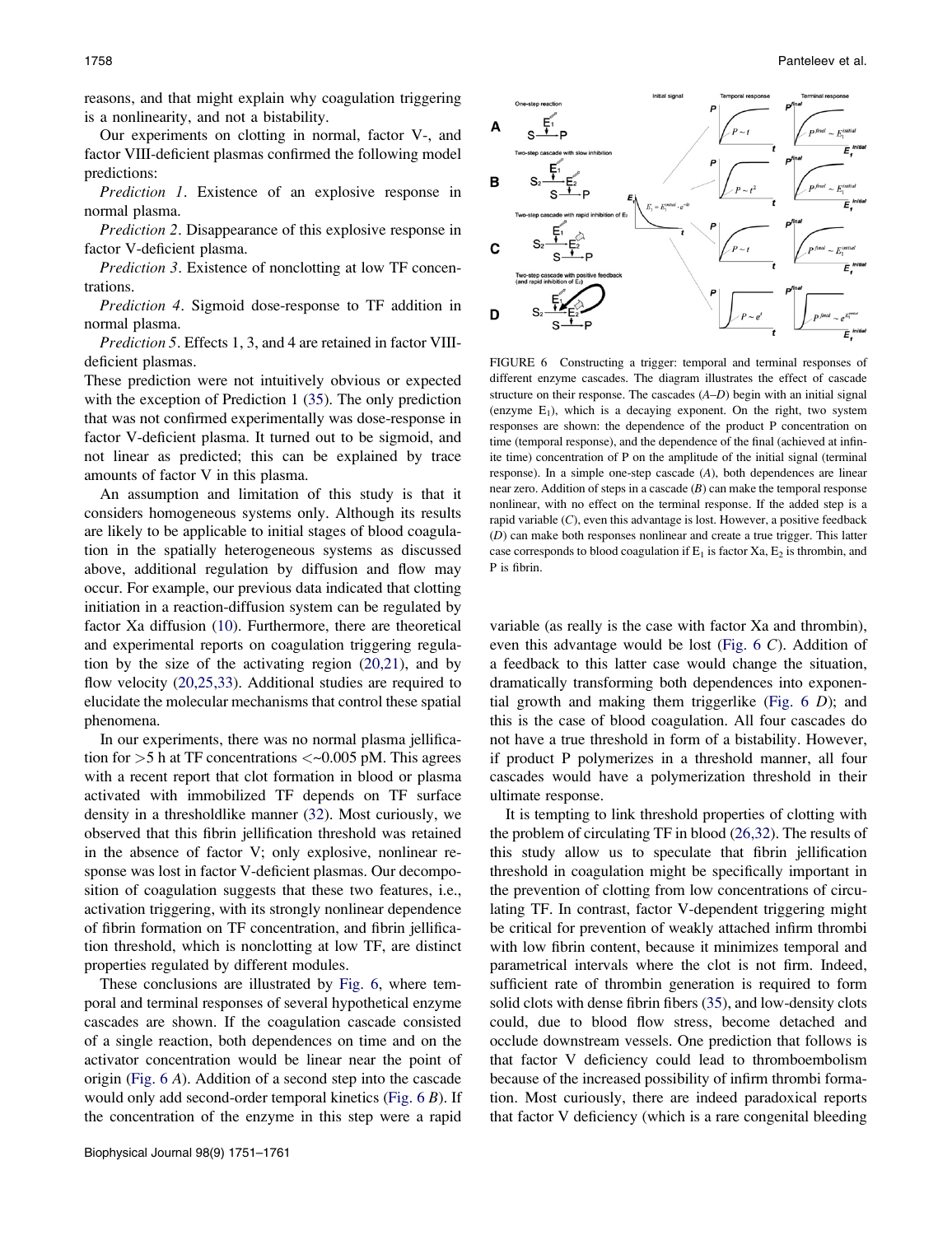disorder) can be accompanied by recurrent thromboembolism ([37,38](#page-10-0)).

Two studies recently reported that jawless vertebrates have fewer positive feedback loops in coagulation [\(39](#page-10-0)) or even none [\(40](#page-10-0)). It might be speculated that lower flow velocities and pressures in lamprey make thrombus disruption and embolization less probable, and trigger in coagulation less essential, than in higher vertebrates.

Development of another method of network analysis is justified by problems currently encountered when dealing with complex and time-dependent networks. Blood coagulation provides a good example: existing bottom-up models of coagulation are large sets with up to 100 differential equations, and their analysis is complex and nonintuitive. The only available strategies were direct simulations ([10,27](#page-9-0)) or various forms of time-dependent sensitivity analysis [\(15,16\)](#page-9-0). However, these methods were not able to give a comprehensive response to the principal questions: Why is coagulation so complex? What are these reactions for? How can we control this system pharmacologically?

The principal idea of our task-oriented modular decomposition is based on the hypothesis that biological networks can be divided into modules, each being responsible for a specific subtask. This line of thinking received significant development in the analysis of bacterial stress response ([7,8](#page-9-0)). In coagulation, there also were attempts to ascribe specific roles to individual reactions ([10,17,22,23](#page-9-0)). A new element in our approach is use of task-oriented necessity and sensitivity analysis as a simple and nonbiased method to identify the modules in question, supplemented with temporal hierarchy reduction to enable us to understand their structure. Findings of this study and data from previous reports allow us to suggest the following decomposition of coagulation into modules (Fig. 7):

- 1. Cascade skeleton: no regulation (this study). Curiously, the cascade does not affect clot formation kinetics. Its only apparent function is to provide foundation, upon which the regulation is built. All concentrations of factors of the cascade are rapid variables; therefore, without feedbacks, thrombin kinetics (Eq. 5) would be identical to that of factor VIIa-TF (Eq. 2). The old hypothesis that the cascade functions as a signal amplifier [\(41](#page-10-0)) does not seem convincing either. From the evolutional point of view, it would be much simpler to achieve the same amplification with a single rapid reaction than with a cascade of numerous slow ones.
- 2. Threshold: fibrin polymerization (previous reports and this study). Final fibrin concentration is a nonlinear function of TF [\(Fig. 5](#page-6-0) A) albeit a smooth one. Most likely, clotting has a threshold (Fig.  $5 C$ ) because fibrin polymerization itself has a threshold ([29,30](#page-9-0)).
- 3. Triggering: positive feedback of factor V activation (this study).



FIGURE 7 Modular decomposition of blood coagulation. Findings of this study combined with those from other reports allow us to identify six modules responsible for different subtasks. The reduced models (Eqs. 1 and 2) of this study include modules 1, 2, and 3.

- 4. Regulation by flow: positive feedback of factor VII activation (previous reports). Computer simulations of proteolytic cascades in flow [\(20](#page-9-0)) suggested that positive feedbacks can switch clotting on and off, depending on the wall shear rate that prevents clotting in the presence of rapid flow. That the wall shear rate does, indeed, switch clotting on and off has been recently confirmed experimentally ([33\)](#page-9-0). Simulations using a mechanism-driven mathematical model suggested that factor VII activation by factor Xa is responsible for this ([25\)](#page-9-0).
- 5. Spatial propagation: positive feedbacks of factor VIII and factor XI activation (previous reports). Roles of these feedbacks become clear only in spatially nonuniform systems, where these pathways regulate spatial propagation of coagulation from the TF-bearing cells to platelets and into the bulk of plasma ([14,17,22,23](#page-9-0)).
- 6. Termination of spatial propagation: negative feedback of protein C pathway (previous reports). This feedback can function to localize spatial clot propagation ([10\)](#page-9-0), but has no effect on the initial stages of coagulation (this study).

Coagulation provides an interesting example of an enzyme network, which can be rather minutely decomposed into modules. Its major positive feedbacks are used for a variety of purposes, such as triggering an explosive response, for self-sustained spatial propagation, or to create a flowdependent switch. Its negative feedback is used for better control of spatial propagation. Decomposition appears to leave no redundant components in the network, although our consideration was focused on coagulation alone and necessarily excluded many links to other systems (plateletdependent hemostasis, immunity, and angiogenesis); their analysis can be a task for future research.

Current therapeutic strategies are usually based on the approximation that impacts of drugs are either pro- or anticoagulant, without regard for complexity of the network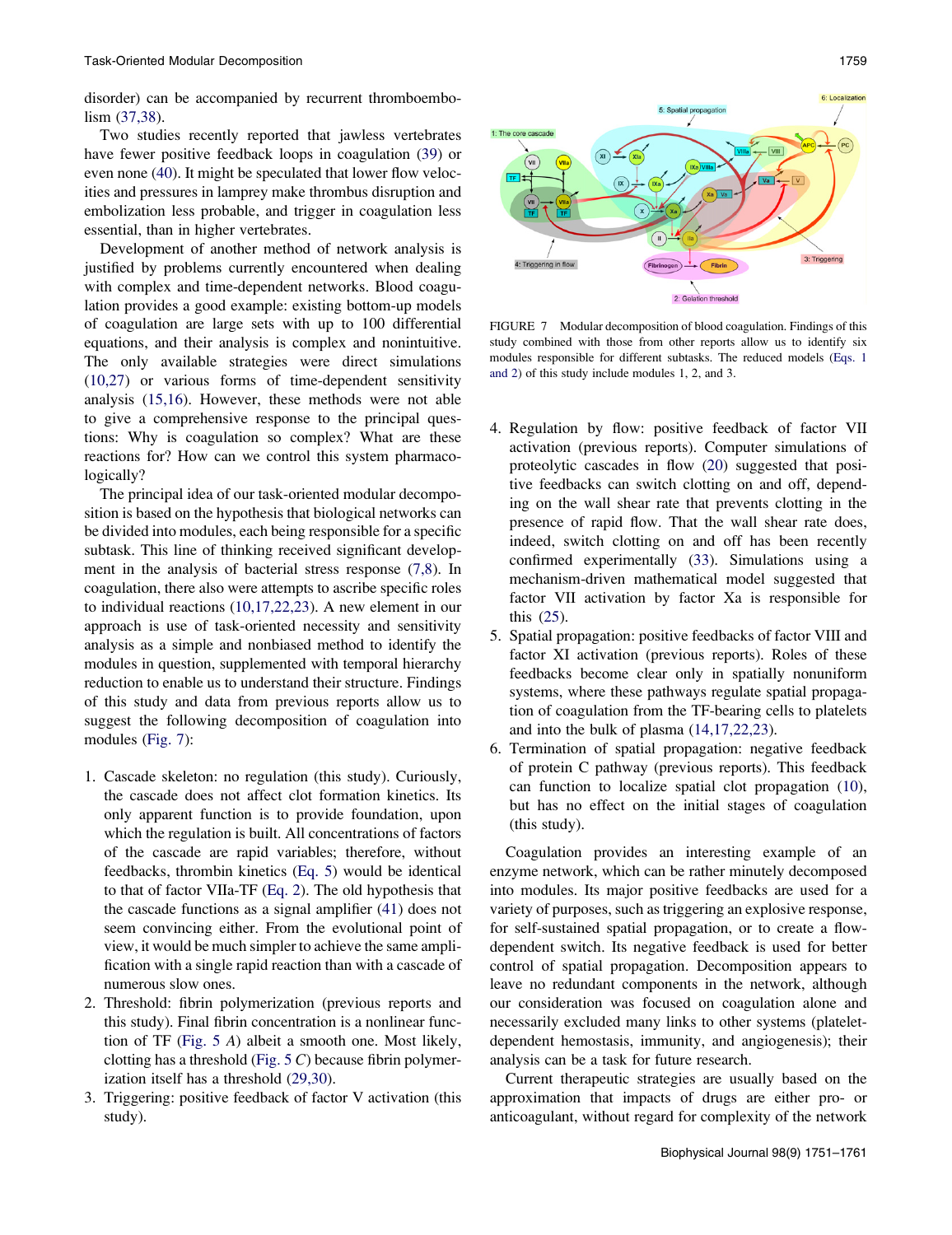<span id="page-9-0"></span>response; and the consequence is that treatment of thrombosis can be associated with danger of bleeding. This analysis suggests that this can be resolved by targeting specific reactions to selectively regulate its properties such as the activation threshold level or size of the thrombus.

## SUPPORTING MATERIAL

One hundred and twenty equations, three tables, and six figures are available at [http://www.biophysj.org/biophysj/supplemental/S0006-3495\(10\)00160-8.](http://www.biophysj.org/biophysj/supplemental/S0006-3495(10)00160-8)

We thank Prof. Eugene L. Saenko for his generous gift of factor VIII.

The study was supported by Russian Academy of Sciences Presidium Basic Research Programs' Molecular and Cellular Biology and Basic Sciences for Medicine, by Russian Foundation for Basic Research grant Nos. 09-04- 00232, 09-04-00357, 09-04-92427, and 09-02-00018, and by the Russian Federation President Grant for Young Scientists MK-155.2010.4.

#### REFERENCES

- 1. Sachs, K., D. Gifford, ..., D. A. Lauffenburger. 2002. Bayesian network approach to cell signaling pathway modeling. Sci. STKE. 2002:E38.
- 2. Westerhoff, H. V. 2008. Signaling control strength. J. Theor. Biol. 252:555–567.
- 3. Liu, G., M. T. Swihart, and S. Neelamegham. 2005. Sensitivity, principal component and flux analysis applied to signal transduction: the case of epidermal growth factor mediated signaling. Bioinformatics. 21:1194–1202.
- 4. Kholodenko, B. N., S. Schuster, ..., M. Cascante. 1998. Control analysis of metabolic systems involving quasi-equilibrium reactions. Biochim. Biophys. Acta. 1379:337–352.
- 5. Tikhonov, A. N. 1952. Systems of differential equations containing small parameters in the derivatives. Matematicheskii Sbornik. 31: 575–586 [in Russian].
- 6. Jamshidi, N., and B. O. Palsson. 2008. Top-down analysis of temporal hierarchy in biochemical reaction networks. PLOS Comput. Biol. 4:e1000177.
- 7. El-Samad, H., H. Kurata, ..., M. Khammash. 2005. Surviving heat shock: control strategies for robustness and performance. *Proc. Natl.* Acad. Sci. USA. 102:2736–2741.
- 8. Kurata, H., H. El-Samad, ..., M. Khammash. 2006. Module-based analysis of robustness tradeoffs in the heat shock response system. PLOS Comput. Biol. 2:e59.
- 9. Bruggeman, F. J., H. V. Westerhoff, ..., B. N. Kholodenko. 2002. Modular response analysis of cellular regulatory networks. J. Theor. Biol. 218:507–520.
- 10. Panteleev, M. A., M. V. Ovanesov, ..., F. I. Ataullakhanov. 2006. Spatial propagation and localization of blood coagulation are regulated by intrinsic and protein C pathways, respectively. Biophys. J. 90: 1489–1500.
- 11. Saenko, E. L., M. Shima, ..., D. Scandella. 1996. Slowed release of thrombin-cleaved factor VIII from von Willebrand factor by a monoclonal and a human antibody is a novel mechanism for factor VIII inhibition. J. Biol. Chem. 271:27424–27431.
- 12. Hojima, Y., J. V. Pierce, and J. J. Pisano. 1980. Hageman factor fragment inhibitor in corn seeds: purification and characterization. Thromb. Res. 20:149–162.
- 13. Sinauridze, E. I., R. I. Volkova, ..., F. I. Ataullakhanov. 1998. Dynamics of clot growth induced by thrombin diffusing into nonstirred citrate human plasma. Biochim. Biophys. Acta. 1425:607–616.
- 14. Ovanesov, M. V., N. M. Ananyeva, ., E. L. Saenko. 2005. Initiation and propagation of coagulation from tissue factor-bearing cell mono-

Biophysical Journal 98(9) 1751–1761

layers to plasma: initiator cells do not regulate spatial growth rate. J. Thromb. Haemost. 3:321–331.

- 15. Luan, D., M. Zai, and J. D. Varner. 2007. Computationally derived points of fragility of a human cascade are consistent with current therapeutic strategies. PLOS Comput. Biol. 3:e142.
- 16. Danforth, C. M., T. Orfeo, ..., S. J. Everse. 2009. The impact of uncertainty in a blood coagulation model. Math. Med. Biol. 26:323–336.
- 17. Hoffman, M., and D. M. Monroe 3rd. 2001. A cell-based model of hemostasis. Thromb. Haemost. 85:958-965.
- 18. Khanin, M. A., and V. V. Semenov. 1989. A mathematical model of the kinetics of blood coagulation. J. Theor. Biol. 136:127–134.
- 19. Beltrami, E., and J. Jesty. 1995. Mathematical analysis of activation thresholds in enzyme-catalyzed positive feedbacks: application to the feedbacks of blood coagulation. Proc. Natl. Acad. Sci. USA. 92: 8744–8748.
- 20. Beltrami, E., and J. Jesty. 2001. The role of membrane patch size and flow in regulating a proteolytic feedback threshold on a membrane: possible application in blood coagulation. Math. Biosci. 172: 1–13.
- 21. Kastrup, C. J., M. K. Runyon, ..., R. F. Ismagilov. 2006. Modular chemical mechanism predicts spatiotemporal dynamics of initiation in the complex network of hemostasis. Proc. Natl. Acad. Sci. USA. 103:15747–15752.
- 22. Zarnitsina, V. I., A. V. Pokhilko, and F. I. Ataullakhanov. 1996. A mathematical model for the spatio-temporal dynamics of intrinsic pathway of blood coagulation. II. Results. Thromb. Res. 84:333–344.
- 23. Monroe, D. M., M. Hoffman, and H. R. Roberts. 1996. Transmission of a procoagulant signal from tissue factor-bearing cell to platelets. Blood Coagul. Fibrinolysis. 7:459–464.
- 24. Campbell, R. A., K. A. Overmyer, ..., A. S. Wolberg. 2008. Cellular procoagulant activity dictates clot structure and stability as a function of distance from the cell surface. Arterioscler. Thromb. Vasc. Biol. 28:2247–2254.
- 25. Shibeko, A. M., E. S. Lobanova, ..., F. I. Ataullakhanov. 2010. Blood flow controls coagulation onset via the positive feedback of factor VII activation by factor Xa. BMC Syst. Biol. 4:5.
- 26. Rauch, U., and Y. Nemerson. 2000. Circulating tissue factor and thrombosis. Curr. Opin. Hematol. 7:273–277.
- 27. Kuharsky, A. L., and A. L. Fogelson. 2001. Surface-mediated control of blood coagulation: the role of binding site densities and platelet deposition. Biophys. J. 80:1050–1074.
- 28. Hemker, H. C., and S. Béguin. 2000. Phenotyping the clotting system. Thromb. Haemost. 84:747–751.
- 29. Marx, G., and A. Blankenfeld. 1993. Kinetic and mechanical parameters of pure and cryoprecipitate fibrin. Blood Coagul. Fibrinolysis. 4:73–78.
- 30. Regañon, E., V. Vila, and J. Aznar. 1984. Gelation of fibrinogen in plasma. A kinetic study by turbidity measurement. Haemostasis. 14:170–178.
- 31. van 't Veer, C., and K. G. Mann. 1997. Regulation of tissue factor initiated thrombin generation by the stoichiometric inhibitors tissue factor pathway inhibitor, antithrombin-III, and heparin cofactor-II. J. Biol. Chem. 272:4367–4377.
- 32. Okorie, U. M., W. S. Denney, ..., S. L. Diamond. 2008. Determination of surface tissue factor thresholds that trigger coagulation at venous and arterial shear rates: amplification of 100 fM circulating tissue factor requires flow. Blood. 111:3507–3513.
- 33. Shen, F., C. J. Kastrup, ..., R. F. Ismagilov. 2008. Threshold response of initiation of blood coagulation by tissue factor in patterned microfluidic capillaries is controlled by shear rate. Arterioscler. Thromb. Vasc. Biol. 28:2035–2041.
- 34. Qiao, Y. H., C. Q. Xu, ., H. Xu. 2004. The kinetic model and simulation of blood coagulation—the kinetic influence of activated protein C. Med. Eng. Phys. 26:341–347.
- 35. Wolberg, A. S. 2007. Thrombin generation and fibrin clot structure. Blood Rev. 21:131–142.